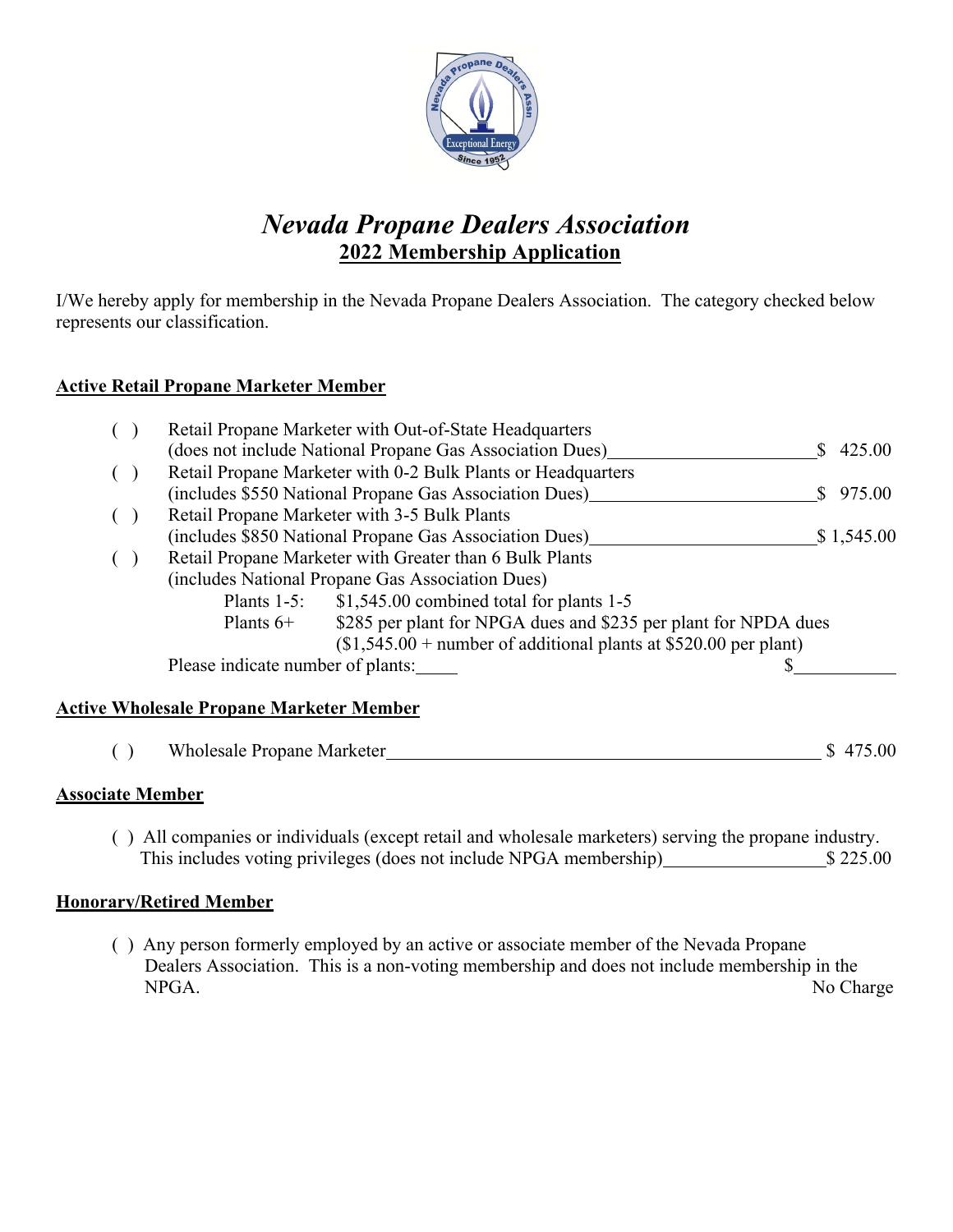

## *Nevada Propane Dealers Association* **2022 Membership Application page 2**

Dues are not deductible as charitable contributions for federal income tax purposes. However, dues may be deductible as ordinary and necessary business expenses. A percentage of your NPDA and NPGA membership dues supports legislative advocacy. Federal laws expressly exclude this percentage from being included in the amount claimed as an ordinary and necessary business expense. The NPGA estimates its advocacy percentage for the year 2022 to be 12% and the NPDA estimates its advocacy percentage for the year 2022 to be 20% of your total membership dues.

Dues for retail and wholesale propane operations are paid on a per-plant basis, with the above dues payable for each facility. **If your company has multiple locations, please photocopy this form and complete one for each location, including contact information for an accredited representative at each location.**

| Company Name                                                                     |            | Accredited Representative  |                |                                                                   |  |
|----------------------------------------------------------------------------------|------------|----------------------------|----------------|-------------------------------------------------------------------|--|
| <b>Street Address</b>                                                            |            | City/State/Zip             |                |                                                                   |  |
| Mailing Address, if different                                                    |            | City/State/Zip             |                |                                                                   |  |
| Billing Address, if different                                                    |            | City/State/Zip             |                |                                                                   |  |
| $\left($<br>Phone Number                                                         | Fax Number |                            | E-Mail Address |                                                                   |  |
| TYPE OF BUSINESS: LPG Retail, Wholesale, Transportation, Appliances, etc.        |            |                            |                |                                                                   |  |
| Signature of Applicant                                                           |            | Your Title                 |                | Date                                                              |  |
| Credit Card Information                                                          |            |                            |                |                                                                   |  |
| Name on Card:                                                                    |            |                            |                | $Card \#$                                                         |  |
| Card Type: Master Card Visa American Express Expiration Date: __________________ |            |                            |                | CVV#                                                              |  |
| Please make checks payable and remit to:                                         |            | Email: nvpropane@gmail.com |                | Nevada Propane Dealers Association, P.O. Box 18976 Reno, NV 89511 |  |